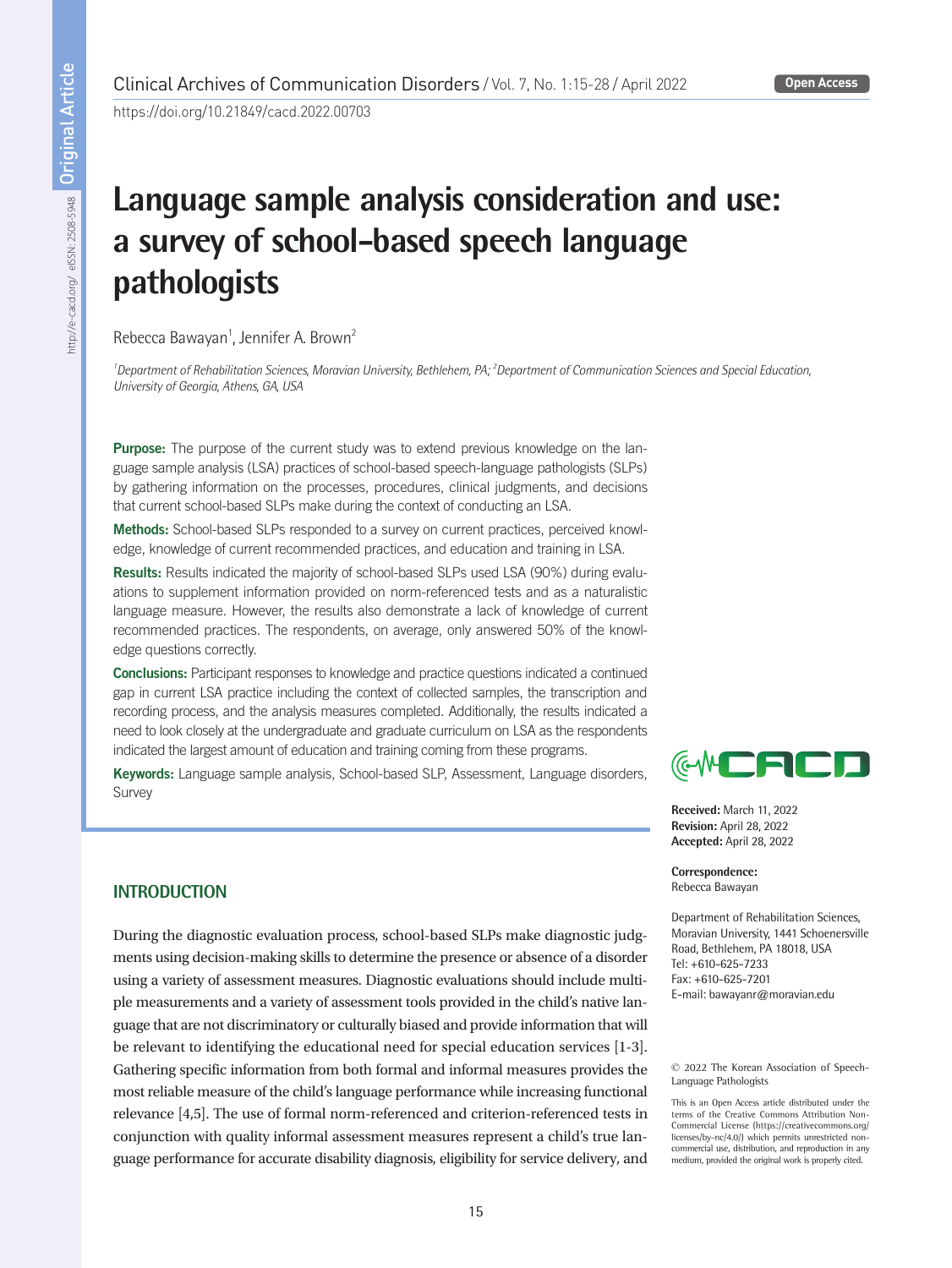a functionally-relevant treatment plan [6-8].

SLPs have the option to choose a number of different language assessments to provide supplemental information to the outcomes of norm-referenced language tests. Language sampling is arguably the most historically and widely researched informal language assessment measure [4,9,10]. Language samples are versatile informal assessments through which a SLP elicits spontaneous language in a variety of contexts (e.g., conversation, free play, narration, expository discourse) to collect information and measure performance across language domains. SLPs analyze language samples using a variety of microstructural and macrostructural measures such as grammaticality, mean length of utterance (MLU), number of different words (NDW), story grammar elements, turn length, and continuity to describe a child's language performance at the sentence or discourse level [6,11,12]. Measurements of language complexity and productivity collected during naturalistic settings provide SLPs with information indicating differences in typical and disordered language. Specific weaknesses in language identified through the derived measures provide information that can be compared to specific criteria such as grade and age-level standards or to normative data (e.g., preschool MLU normative data) to determine the presence of a disorder and eligibility for services [13-15].

Research on language samples provides information on the reliability of the description of a child's language performance [16-19], identification of differences in the morphology of children with language disorders [13], inspection of the reliability of outcome measures based on age level and linguistic characteristics [18,20] and development of normative data [21-23]. Outside of norm-referenced tests, LSA remains one of the most reliable evidence-based language assessment measures when specific processes and procedures are followed [5,15,18,20-25].

#### **Current Language Sample Analysis Practices**

Despite robust evidence base for LSA, current practice trends demonstrate variability in the use of language samples. Four surveys have been completed exploring the LSA practices of school-based SLPs. Hux et al. [26] was the first to survey school-based SLPs from the Midwestern United States on their LSA practices and attitudes towards the completion and reliability of language samples. Results of the survey indicated that respondents used a variety of contexts to elicit language samples. Conversational language samples were indicated most frequently (86%), followed by story-retell tasks (54%),

and story-generation tasks (34%). Almost half (49%) of the respondents reported using a self-designed analysis protocol. When asked to indicate frequently used analysis measures, 81% reported using mean length of utterance (MLU) and 80% reported using qualitative language descriptors. The most frequently identified reason for selecting preferred analysis measures was due to familiarity and comfort level. This survey provided information on the types of elicitation contexts and analysis methods; however, did not determine the percentage of SLPs who conducted language samples [26].

Kemp and Klee [27] surveyed 253 SLPs across the United States who worked primarily with preschool-aged children to determine the practice patterns and use of language samples. Eighty-five percent of the survey respondents reported using LSA during clinical assessments for language impairment [27]. The median number of language samples collected per year in any given year was 25 (range 12-47). The respondents predominately favored self-designed analysis procedures over packaged procedures which was a difference compared to the results of Hux et al. [26]. Frequent responses on general procedures included indices such as mean length of utterance (MLU), sentence structure, semantics, and developmental norms. Of those respondents who did not use LSA, barriers included the time it takes to collect, transcribe, and analyze samples, lack of training, and knowledge on language samples.

Westerveld and Claessen [28] surveyed the language sample practices of 257 pediatric SLPs in Australia using a questionnaire based on Hux et al. [26] and Kemp and Klee [27]. Results of the survey were similar to those completed in the United States with 91% of respondents completing language samples [28]. Context of the sample was based on the age of the student with conversational samples used more frequently with younger students. A surprising and concerning result was that the most frequently used context for high school students was personal narratives rather than expository discourse which would be considered more appropriate [29,30]. Additionally, over half of the respondents followed recommended practices by recording, listening, and transcribing language samples. When asked about analysis methods, over half of the respondents used MLU and structural stages such as Brown's morphemes. The results of Westerveld and Claessen's [28] survey study confirmed and expanded the results of Kemp and Klee [27] related to the percentage of SLPs who conduct language samples, variety of elicitation context, and analysis methods.

Pavelko et al. [22] aimed to update the literature on the cur-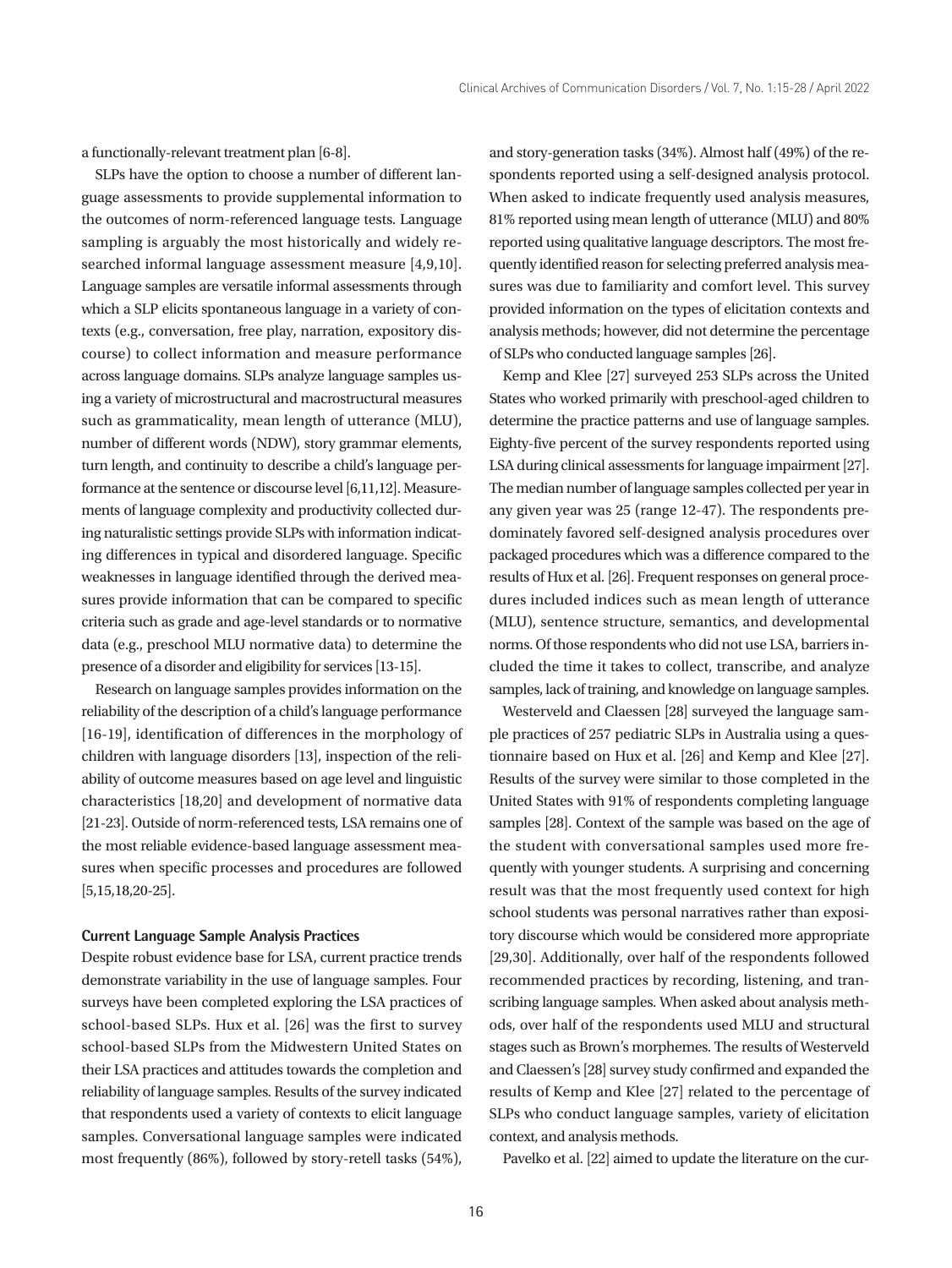rent practices of school-based SLPs and the use of LSA in the United States. This large-scale survey extended Kemp and Klee's survey by focusing on school-based SLPs serving a wider age range of students. Pavelko et al. [22] included responses from 1,336 school-based SLPs across the United States. The most notable change in findings from Kemp and Klee [27] and Westerveld and Claessen [28] to the Pavelko et al. [22] survey was a reduction in the number of respondents who reported using LSA during a given school year; respectively, the rate dropped from 85% to 67%. The respondents indicated analyzing fewer than 10 language samples a year [31]. Considering on average in the US over half of the students on school-based SLP caseloads have goals addressing language needs across the domains of morphology, syntax, semantics, and pragmatics and the time spent completing diagnostic evaluations per week, SLPs are completing more than 10 language evaluations a year [32]. Therefore, the results indicating a collection of fewer than 10 language samples a year is concerning.

The surveys identified barriers to completion of LSA as lack of time to collect and complete language samples, insufficient resources, and inadequate training and expertise. Pavelko et al. [22] extended the knowledge of current barriers to practice by inquiring about the willingness to attend training on theories and principles of LSA. Seventy-one percent of respondents were willing to attend training and specified the areas of need as transcribing samples, analyzing samples, interpreting the results of samples, and goal planning using the information provided in a sample [31]. The most frequently selected areas of training were in the analysis (84%) and interpretation (83%) of language samples. The results demonstrate that SLPs identify areas of weakness in analysis and interpretation which includes the context of analysis, the different analysis measures that could be used, and the ability to interpret the data within the larger picture of a child's language and are open to improving their skills. Consistent barriers to implementation of LSA remain, specifically related to the time it takes to collect and analyze samples and limited knowledge in the area of analyzing and interpreting information collected during a language sample. A contributing factor to the barriers within the area of analyzing and interpreting the data from language samples is the gap in SLPs' knowledge of the language forms elicited during different contexts. Additional training provided to SLPs in the analysis and interpretation of data from a language sample including the appropriateness of contexts for different ages would improve clinical assessment

and treatment planning.

Research demonstrates SLPs are more likely to use their own clinical expertise, such as experience with certain analysis measures, when making decisions on analysis measures for language samples instead of using evidence-based protocols and procedures [27,31]. However, the validity of developing self-designed protocols and selection of analysis measures remains unknown. Clinical expertise used during diagnostic decision making includes using past experiences and knowledge of language and disorders. However, clinical expertise separate from scientific literature introduces risks such as introduction of biases, inconsistency in identification, and the use of ineffective or inefficient procedures. When there is preponderance of reliance on clinical expertise over current researched practice guidelines, there is a risk of erroneously identifying language disorders [31,33]. Gathering information on the knowledge and levels of confidence in language sample transcription and analysis of school-based SLPs addresses the barriers to implementation in practice. Understanding LSA knowledge, implementation knowledge, or confidence in their processes regarding collection, transcription, and analysis will help determine specific training needs.

The purpose of the current survey was to extend previous knowledge on the LSA practices of school-based SLPs. Through survey methodology, we gathered information on the processes, procedures, and clinical judgments current school-based SLPs make during the context of conducting an LSA. The current study aimed to answer the following questions:

- 1. What training and education do school-based SLPs receive on evidence-based LSA procedures?
- 2. How often do school-based SLPs conduct LSAs?
- 3. What type of contexts (e.g., narrative, conversational) do SLPs use when conducting LSAs?
- 4. What procedures do SLPs use when conducting and analyzing LSAs?
- 5. How do school-based SLPs interpret the data and results collected during LSA?
- 6. What is the relationship between SLP's knowledge of LSA recommended practices and frequency of use?

# **METHODS**

#### **Instrument Development**

The survey entitled *Language Sample Analysis Practices of the School-Based SLP* included 50 questions addressing spe-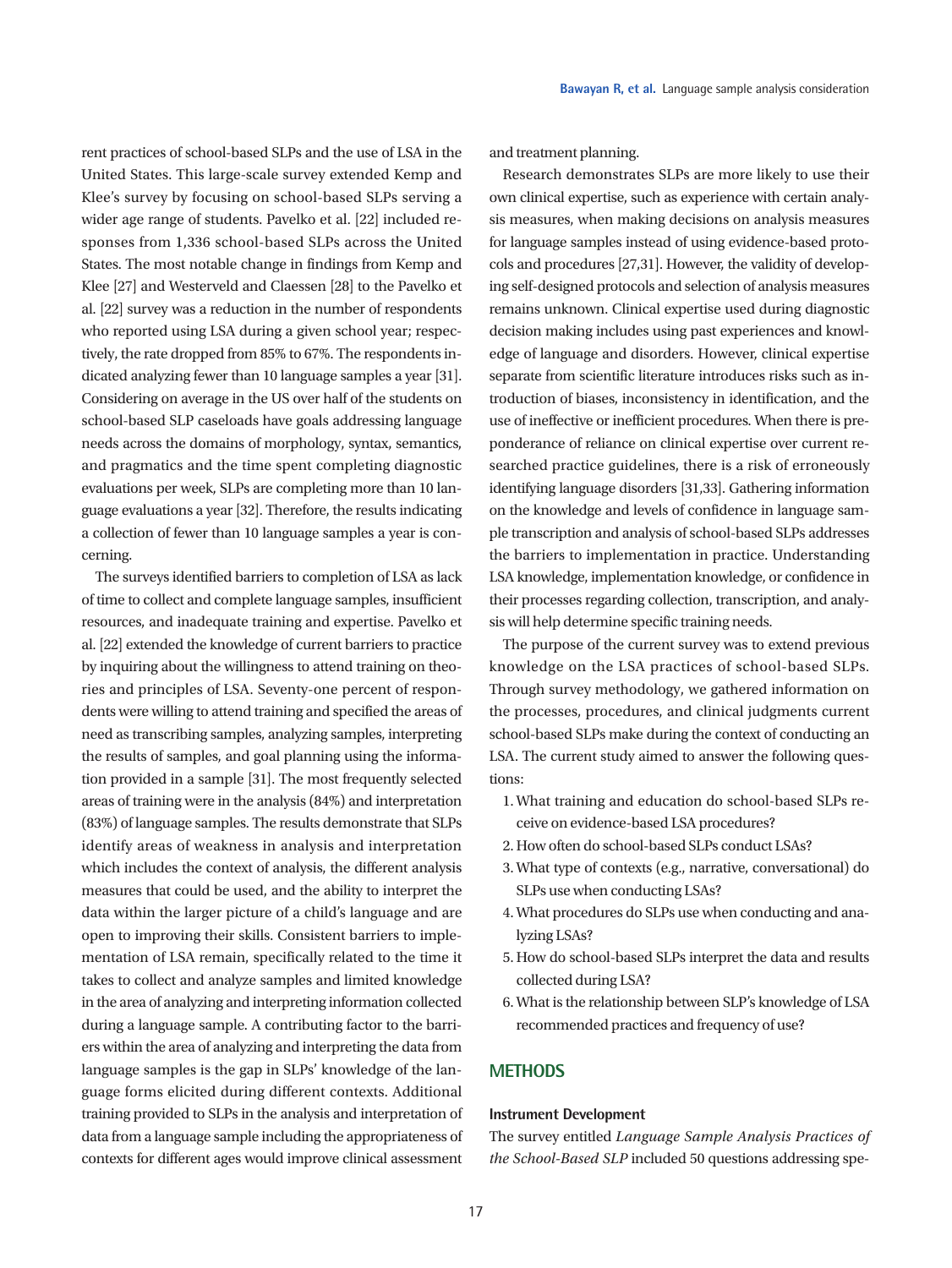cific LSA practices. This survey was designed to extend the scope of previous LSA surveys by exploring methods and procedures of analysis. Specifically, knowledge of procedures, knowledge and comfort level of analysis measures across different language sample contexts, and descriptions of education or instruction previously received on LSA was addressed. Questions on demographics, workplace characteristics, frequency of conducting language samples, and general language sample practices (12 of the 50 questions) were adapted from survey questions used in Pavelko et al. [22] and Kemp and Klee [27]. The questions addressing methods SLPs use when analyzing language samples and knowledge of current LSA recommended practices were based on a current review of the literature. The survey used a variety of multiple-choice questions, scale rating, and open-ended response questions to explore current practices. A panel of four experts with an average of 18 years of experience in the field of speech language pathology and education reviewed the content and format of survey. Changes were made to the survey based on the feedback provided by the expert panel. Pilot testing with two school-based SLPs was completed after the panel reached consensus with the survey instrument. The SLPs reported that they completed the survey in 25 minutes and did not indicate issues with question clarity or relevance.

The survey was separated into four different sections. The first section—composed of eight close-ended, multiplechoice questions—explored demographics and caseload characteristics including work experience, years of experience, setting, and type of informal language assessment used. In the second section, respondents rated their level of knowledge related to the collection, transcription, and analysis of conversational and narrative language samples. Knowledge was defined as a 10-point rating scale with a one being unfamiliar with the topic to a 10 being able to give a detailed explanation of the topic. Additionally, respondents rated their level of agreement with knowledge statements about the administration of language samples and value potential within a comprehensive evaluation. Each of these statements aligned with or were in contradiction with current scientific evidence on language samples including length of the sample, use of the sample, age range for particular contexts, valid measure of performance, use for goal planning, and determining presence or absence of language disorder (e.g., language sample analysis findings are appropriate for intervention goal planning).

The third section focused on language sample education

and training using four questions—three close-ended questions and one open-ended questions. The questions addressed the origin of the respondents' LSA knowledge, and last training on LSA. The fourth section included 11 questions (nine multiple-choice, two open-ended) on language sample processes and procedures. This section explored when language samples are used, why they are used, the context of the sample, average number of collected samples, transcription practices, typical analysis procedures, and factors that would increase LSA use for those respondents who indicated using LSA. Previous surveys asked one question addressing the combined method for transcription and analysis [26,27,31]. This section extended previous survey data by aiming to describe the nature of the methods used to analyze data, discriminating between a procedure for transcription from a procedure for analyzing information.

#### **Participant Recruitment**

Before recruitment began, the study was approved by the internal review board of a large southeastern university. The survey was open for responses from October through December of 2019. Recruitment was conducted via speech-language and hearing association websites, university communication sciences and disorders programs, and social media websites. Respondents were encouraged to forward the survey to other school-based SLPs. Initial recruitment efforts were made in October 2019 with additional posts and emails sent in November 2019 and December 2019 to increase the response rate. The survey was intended for current school-based SLPs. A question in the survey asked if respondents currently worked in a school. If they did not select the school choice, they were redirected to the end of the survey using skip logic. Therefore, only those who responded that they currently practiced in a school setting were allowed to continue the survey.

The survey was administered through Qualtrics (www. qualtircs.com). Recruitment emails contained a brief explanation on the origin, purpose, and description of the survey. The description of the survey included the approximate amount of time to complete. Respondents were asked to complete the survey once. The email also contained a link for the participant to follow to complete the survey. Respondents completed the survey on a computer or mobile online device. Survey respondents had the option to leave the current page and revisit previous answers. The survey questions appeared in small groups of 2-3 related questions per page. Questions using a rating scale followed by an open-ended description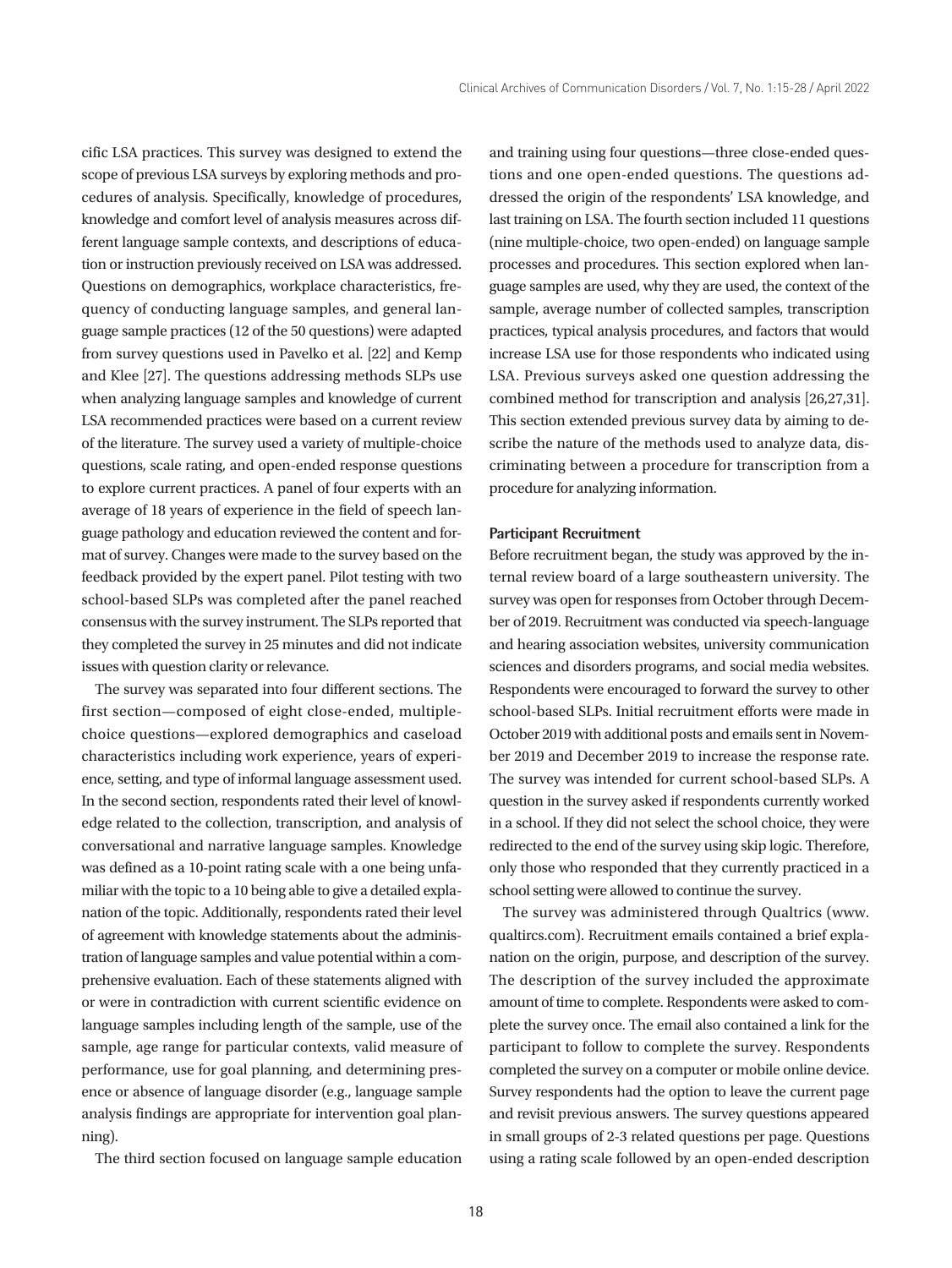were located on the same survey page. The percentage of survey completion was located at the top of the survey which provided respondents with a general guide of the remaining length. When respondents completed the survey questions, they submitted their answers. All responses were anonymous.

# **RESULTS**

A total of 116 people started the survey. Ten percent of the initial respondents were not school-based SLPs and thus did not meet criteria to participate in the study. Another 17% of the remaining respondents did not complete the survey past the first 4 questions. Therefore, the analytic sample included 90 participants. The demographics of the participants including years practicing, years as a school-based SLP, and full-time position at one school, caseload size, and average population are located in Table 1. Participants represented all of the regions of the United States including the South, Southeast, Northeast, West, and Midwest. Additionally, there were international representation from Canada and Australia. Of the 90 participants in the analytic sample, 92% had ASHA certification (CCC-SLP n=82, 92%). Of those without ASHA certification, 63% were CF (CF-SLP  $n = 5$ ), 25% were international providers  $(n = 2)$ , and  $12\%$  (n=1) reason unidentified. Participants were asked to rank their primary, secondary, tertiary, and quaternary populations they served. Options included preschool, elementary school, middle school, and high school. Half of the participants selected elementary school as their primary population. The participants' secondary population served was most often preschoolers. Tertiary and quaternary population served were most frequently middle school and high school. The participants reported a wide range of caseload sizes with a mean size of 52 students (SD=22.29, range= 8-165).

Respondents were asked to select all of the informal assessment measures used from a list including language sample analysis, dynamic assessment, systematic observation, interviewing, report measures, and curriculum-based measures. Sixty percent of the analytic sample used dynamic assessment, 54.4% used systematic observations, 66.7% used interviewing, 84.4% used report measures and 36.7% used curriculum-based measures. Of the analytic sample, 90% chose LSA as an informal language assessment measure  $(n=81)$ . Through logistic reasoning, the nine participants that did not use LSA completed the survey questions that addressed demographics, perceived knowledge, knowledge, and education and training. Through skip logic, the respondents were di-

**Table 1.** Participant Descriptions: Years Practicing, Years School-Based SLP, Full-Time in One School

| <b>Question</b>          | Response choice          | Frequency      |
|--------------------------|--------------------------|----------------|
| Years practicing         | $0-5$ yr                 | 22.2           |
|                          | 5-10 yr                  | 27.8           |
|                          | 10-15 yr                 | 13.3           |
|                          | 15-20 yr                 | 10.0           |
|                          | $20+yr$                  | 26.7           |
| Years school based       | $0-5$ yr                 | 28.9           |
|                          | 5-10 yr                  | 23.3           |
|                          | 10-15 yr                 | 18.9           |
|                          | 15-20 yr                 | 10.0           |
|                          | $20+yr$                  | 18.9           |
| Full-time one school     | Yes                      | 54.4           |
| Population served-ranked | <b>First Choice</b>      |                |
|                          | Preschool                | 18.5           |
|                          | <b>Elementary School</b> | 50.8           |
|                          | Middle School            | 13.8           |
|                          | <b>High School</b>       | 16.9           |
|                          | Second Choice            |                |
|                          | Preschool                | 67.7           |
|                          | <b>Elementary School</b> | 21.5           |
|                          | Middle School            | 10.8           |
|                          | <b>High School</b>       | $\overline{0}$ |
|                          | <b>Third Choice</b>      |                |
|                          | Preschool                | 7.7            |
|                          | <b>Elementary School</b> | 21.5           |
|                          | Middle School            | 58.5           |
|                          | <b>High School</b>       | 12.3           |
|                          | <b>Fourth Choice</b>     |                |
|                          | Preschool                | 6.2            |
|                          | <b>Elementary School</b> | 6.2            |
|                          | Middle School            | 16.9           |
|                          | <b>High School</b>       | 70.8           |

rected to complete the section on processes and procedures. Therefore, the results of the procedures section did not include those participants.

# **Data Analysis**

Descriptive statistics and inferential statistics were used to analyze responses. Descriptive statistics were used to analyze the responses to demographic and workplace data, knowledge of LSA, frequency of collection data, and education and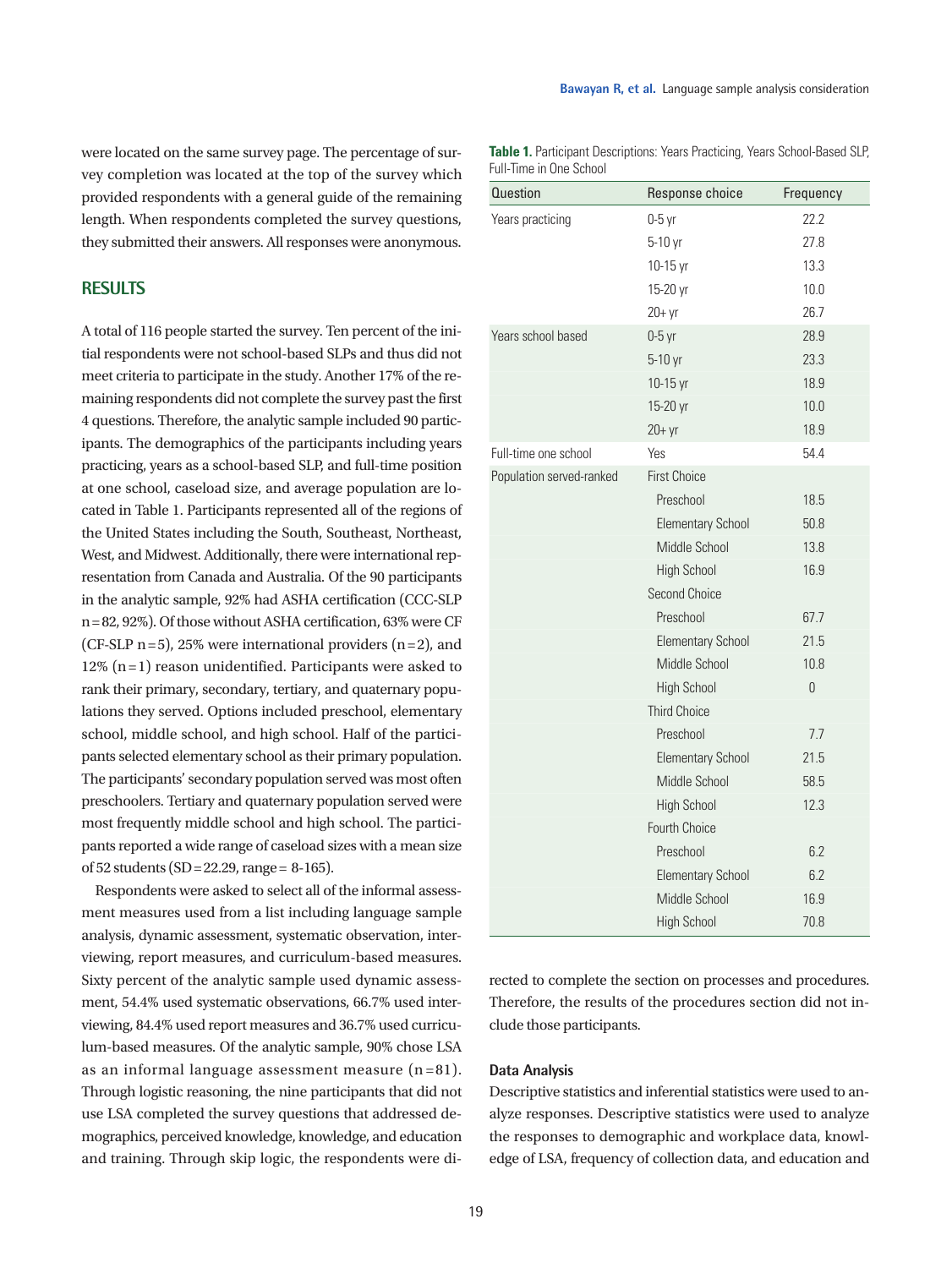training information. To answer questions one through five addressing training and education, frequency of LSA collection, LSA contexts, procedures for conduction LSA and analysis measures, multiple choice questions and rating scales were analyzed using frequencies for ordinal data and descriptive statistics such as mean, standard deviation, range, and standard error for scale variables. To address question six on the relation between knowledge and use of specific sampling contexts, training, education, and level of knowledge, and frequency of use, correlation coefficients were calculated. Since multiple assumptions were violated, the non-parametric Spearman's rank correlation coefficient was used to evaluate the relationship between variables. The absolute value of the correlational coefficient was used to denote effect size with the following representations: 0.0-.10 a negligible correlation, 0.10-0.39 a weak correlation, 0.40-0.69 a moderate correlation, 0.70-0.89 a strong correlation, and 0.90-1.00 a very strong correlation [34,35]. There is debate as to the value of statistical significance and effect size use for correlational data as statistical significance demonstrates that the relationship is not zero; therefore, a presentation of a confidence interval was also included to demonstrate the magnitude of estimation error of Spearman's rank coefficient *rs* [34,35]. The results of the survey are organized by each research question.

#### **Research Question 1: Training and Education**

The first research question examined the training and education SLPs receive on LSA procedures. Respondents were asked to indicate where they received training in LSA. There were seven available options of where knowledge was acquired: undergraduate, graduate, CFY, conference, trainings, self-taught, and research journals. The respondents indicated between 0-100% knowledge for each option with the sum of the seven options equaling 100%. The results are located in

Table 2.

The majority of respondents indicated that they received their education and training on language samples from their undergraduate ( $M = 19.82\%$ , SD = 24.52) and graduate programs ( $M = 40.29\%$ , SD = 26.89). SLPs indicated that they received on average 4.40% of their knowledge from research journals. Additionally, conference and trainings received low rates (6.04% and 6.01% respectively). Table 2 demonstrates the differences between the respondents who reported completing LSA as a part of their practice and those who do not. Because of the largely unequal group sizes between LSA users  $(n=81)$  and non-LSA  $(n=8)$ , differences between group responses were explored descriptively.

Differences were observed in the allocation of percentages for those who did not complete LSA. The respondents who do not complete LSA reported a higher percentage for undergraduate ( $M = 37.5\%$ ,  $SD = 30$ ) training programs than those who completed LSAs. Additional differences for the respondents who did not complete LSA include higher percentages allocated to knowledge from conferences and no indication of receiving education from trainings specifically for language samples.

Respondents were also asked to identify the last time they completed training of any kind across the scope of practice for SLPs and specifically the last training completed for LSA. Most SLPs had completed a general training within the last 3 months (81%). However, when looking specifically at the last LSA training, most respondents were between one year (34.5%) and more than five years ago (31%). Table 3 demonstrates the differences in the trainings completed between LSA users and non-users.

There were minimal to no differences between the groups on when they last completed an overall training. However, there were notable differences in groups report of when they

|  |  |  |  | Table 2. Differences in Education and Training Percentages Between LSA Users and Non-Users |
|--|--|--|--|--------------------------------------------------------------------------------------------|
|--|--|--|--|--------------------------------------------------------------------------------------------|

| Variable                    | <b>LSA Use</b> |           |           | No LSA Use |           |           |  |
|-----------------------------|----------------|-----------|-----------|------------|-----------|-----------|--|
|                             | M              | <b>SD</b> | <b>SE</b> | M          | <b>SD</b> | <b>SE</b> |  |
| Undergraduate Knowledge     | 17.93          | 23.323    | 2.693     | 37.50      | 30.000    | 10.607    |  |
| Graduate Knowledge          | 41.84          | 27.176    | 3.117     | 26.63      | 20.625    | 7.292     |  |
| <b>CFY Knowledge</b>        | 8.42           | 13.981    | 1.604     | 2.50       | 7.071     | 2.500     |  |
| Conference Knowledge        | 5.59           | 10.707    | 1.228     | 10.25      | 21.259    | 7.516     |  |
| Trainings Knowledge         | 6.64           | 14.931    | 1.713     | 0          | 0         | $\theta$  |  |
| Self-Taught Knowledge       | 13.67          | 18.768    | 2.167     | 17.50      | 34.641    | 12.247    |  |
| Research Journals Knowledge | 4.28           | 9.547     | 1.095     | 5.63       | 8.210     | 2.903     |  |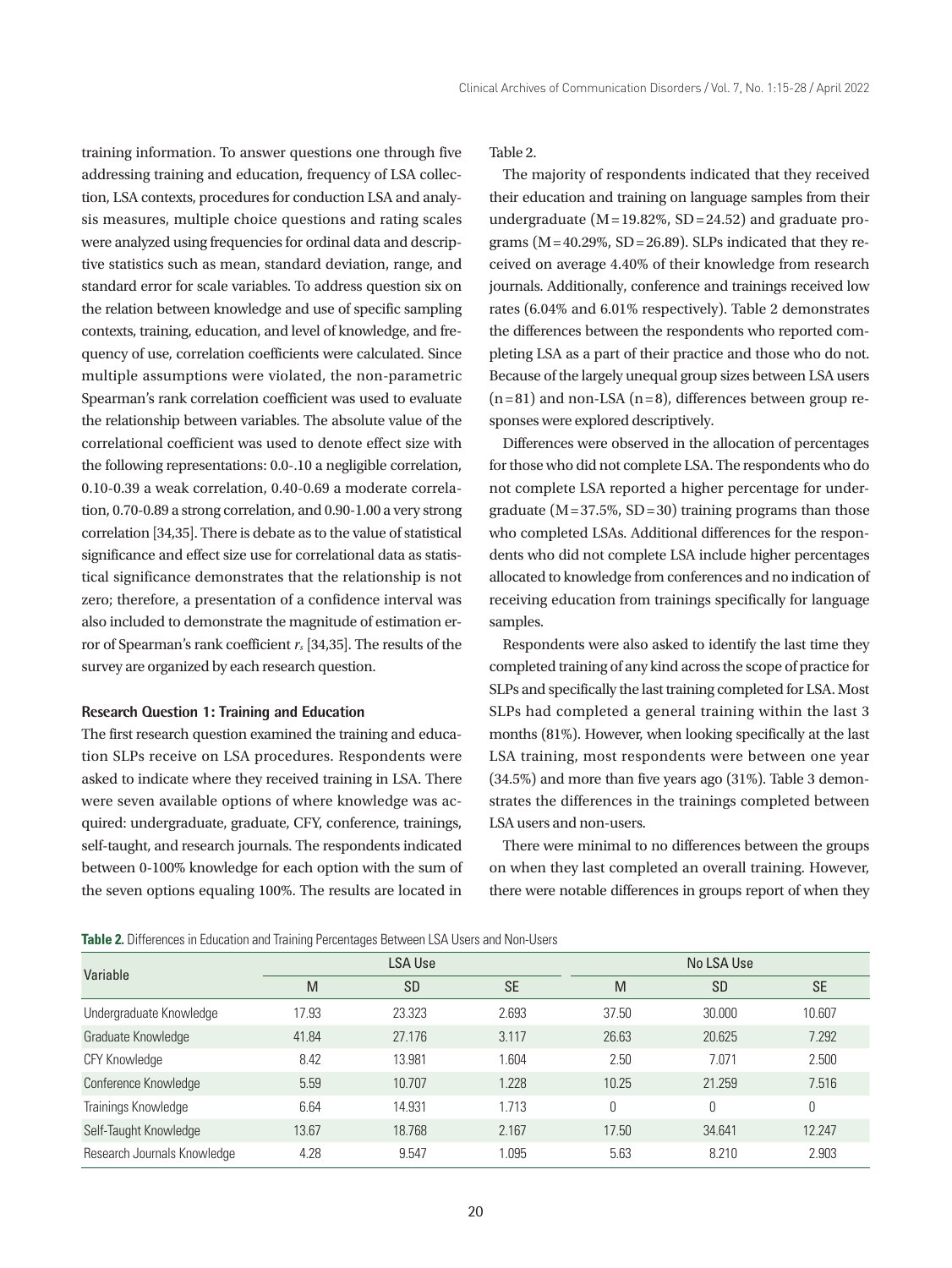| uuu u                       |                        |                    |
|-----------------------------|------------------------|--------------------|
| Variable                    | <b>LSA Use</b><br>$\%$ | No LSA Use<br>$\%$ |
| Last training completed     |                        |                    |
| $1-3$ mo ago                | 80.3                   | 87.5               |
| 6 mo ago                    | 6.6                    | Ŋ                  |
| 1 yr ago                    | 9.2                    | 12.5               |
| More than 5 yr ago          | 3.9                    | Ŋ                  |
| Last LSA training completed |                        |                    |
| $1-3$ mo ago                | 23.7                   | 25.0               |
| 6 mo ago                    | 11.8                   | $\Omega$           |
| 1 yr ago                    | 35.5                   | 25.0               |
| More than 5 yr ago          | 28.9                   | 50.0               |

**Table 3.** Differences in Trainings Completed between LSA Users and Non-Users

last attended an LSA training. More LSA users had completed a LSA training in the last year (71%) than the non-LSA users (50%).

#### **Research Question 2: Frequency of Conducting LSA**

The second research question focused on the frequency of conducting LSA. Respondents indicated the number of samples completed within the last year. The multiple-choice question presented options from one sample completed to 30 or more in increments of five. The total number of language samples respondents collected over the last year varied. The highest percentage of respondents collected between five and ten language samples in the last year (24%), followed by over 30 collected language samples (21.3%). Over half of the respondents completed more than 10 language samples across the last year (58.7%).

#### **Research Question 3: LSA Context**

The third research question addressed the contexts that SLPs use when collecting LSA. Context refers to the type of tasks used by a SLP to elicit language. The respondents could select all of the contexts they use when eliciting a language sample. The contexts included conversation and play-based, story-retell, story generation, expository, picture description, and observation of child communication. The most frequently collected context was conversation and play-based (58.7%). The next highest category was story retell at 26.7%. Story generation (5.3%), picture description (5.3%), and observation (4%) were selected the least amount of time. None of the respondents selected the expository context.

### **Research Question 4: LSA Procedures**

The fourth research question examined the procedures for conducting and analyzing language samples. The survey instrument included questions on the collection, transcription, and analysis procedures in separate questions. Specifically, the respondents answered questions on when they use LSA, recording procedures, and transcription procedures. Over half of the respondents selected all of the choices to indicate that they used LSA for initial evaluations, re-evaluations, and progress monitoring (52.6%). Of the remaining respondents, 32.9% used LSA for evaluations only, 9.2% for progress monitoring, and 2.6% use LSA for initial evaluations and 2.6% for re-evaluations.

Respondents were asked if they recorded the sample. Most of the respondents indicated that they record language samples (74.7%). However, when asked specifically about transcription practices, only 41.3% of respondents recorded the sample and then transcribed it later, 32% of respondents used a combination of live transcription and recorded for later transcription, and 26.7% transcribed the samples live.

Respondents reported their analysis procedures in two separate questions. Participants were asked to rank how often they used analysis measures in syntax, semantics, pragmatics, and cohesion categories on a scale from never to always. The most consistently used category of analysis measure was syntax with 71.6% reporting they always use syntax analysis measures, 56.8% always use cohesion analysis, whereas the least consistently used was semantics at 43.2% and pragmatic analysis as 48.6%. Semantic, pragmatic, and cohesion analysis measures were more often ranked in the as 'sometimes' or 'half of the time' use.

After answering the general category of analysis question, participants were asked to select all analysis measures used in the past. They were presented with a list of 20 measures across syntax, semantics, structure, and discourse. The mean number of analysis measures used was 5.37 (SD = 4.35, range = 0-17). Table 4 depicts the frequency of use of each selected analysis measure. The measures Assigning Structural Stage and Index of Productive Syntax were not chosen by any of the respondents as ever having used them. The most frequently used analysis measure was MLU (97%). The other most frequently used measures were grammaticality (72.2%), tense (63.9%), and NTW (58.3%).

### **Research Question 5: Data Interpretation**

The fifth research question examined how school-based SLPs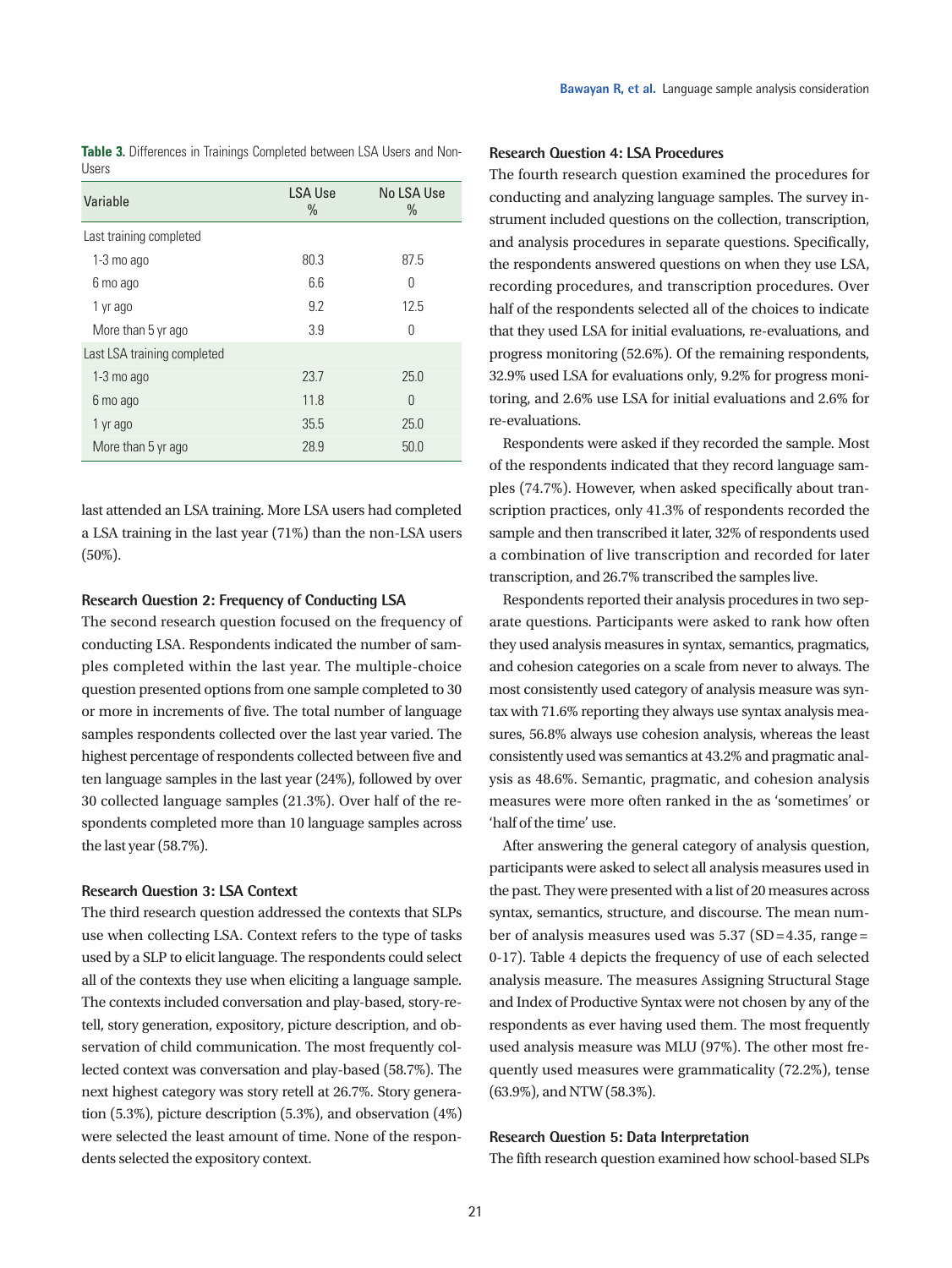| Analysis measure                | Percentage of use |
|---------------------------------|-------------------|
| Content Form Analysis           | 11.1              |
| Developmental Sentence Scoring  | 13.9              |
| <b>MLU</b>                      | 97.2              |
| Mean Length of Response         | 34.7              |
| Type Token Ratio                | 38.9              |
| <b>Clausal Density</b>          | 13.9              |
| <b>Subordinating Clause</b>     | 23.6              |
| <b>NDW</b>                      | 43.1              |
| <b>NTW</b>                      | 58.3              |
| <b>Mazes</b>                    | 29.2              |
| <b>Percent Mazes</b>            | 27.8              |
| <b>Elaborated Noun Phrase</b>   | 16.7              |
| <b>Story Grammar Components</b> | 48.6              |
| Grammaticality                  | 72.2              |
| Verbs                           | 30.6              |
| Adverbs                         | 19.4              |
| Adjectives                      | 27.8              |
| Tense                           | 63.9              |

**Table 4.** Analysis Measure Frequency of Use

interpret the data and results of the analysis of a language sample. Questions in this section examined why SLPs use language samples and if they use available normative data to compare results from analysis. Respondents were asked to rank the following reasons for conducting LSA: supplementing standard score, naturalistic language measure, goal planning, following district process/procedures, eligibility decisions, and progress monitoring. The ranking scale consisted of five options: always, almost always, half of the time, sometimes, and never. For descriptive analysis, these categories were collapsed into three categories: frequently (frequently includes always and almost always), occasionally (occasionally includes half the time and sometimes), and never. Most of the respondents indicated that they frequently use LSA as a naturalistic measure of a child's language abilities (64.5%). SLPs use LSA frequently to supplement the standard score from a norm-referenced test (59.2%) and to assist with the planning of treatment goals (55.3%). SLPs occasionally identified using LSA to follow the processes of their district (32%) or for progress monitoring (39.5%). Respondents were asked if they used available normative data such as Brown's Morphological Stages or the SALT normative database to make decisions about a child's performance on a language sample. Over half of the respondents (56.7%) reported consistently using

available normative data to interpret the results of the collected language sample.

# **Research Question 6: Relation Between Knowledge and Frequency of Use**

The sixth research question examined the relation between SLP's knowledge in collecting, transcribing, and analysis of language samples across different contexts and the frequency of use of specific language sample contexts. Respondents were asked to rate their level of knowledge on collection, transcription, and analysis across the contexts of conversation, story retell, story generation, and picture description on a 10-point scale. The average perceived knowledge ranking was 7.09 (SD = 1.65, range = 2.20-10.00). SLPs rated their knowledge on the collection of conversational language samples higher than any other context. They rated their knowledge on the tasks for the expository context lower than any other context. The results for perceived knowledge and knowledge of current recommended practices included respondents who indicated using LSA and those who did not use LSA. The differences in the perceived knowledge for those who did not indicate using LSA are located in Table 5.

Additionally, respondents ranked their agreement regarding 15 statements of evidence-based practice recommendations for conducting LSA. The statements that align with evidence-based practice recommendations are indicated with an asterisk; these statements could be considered "correct." Participant response of agreement aligned with the correct statements and low agreement for statements that were in contradiction to evidence for LSA. The mean was 7.08 questions answered correctly  $(SD=2.741, \text{ range}=0-13)$ . No respondent answered all of the knowledge questions correctly. The differences in answers for each knowledge question and total knowledge questions correct for those who did not indicate using LSA are located in Table 6.

To determine the relation between the knowledge variables, context of samples collected, and demographic characteristics we completed correlational tests. Spearman's rank correlational coefficient (rs) was used due to the ranking variables. The tests yielded significant correlations for the following variables: knowledge and perceived knowledge, perceived knowledge and years practicing, years practicing and knowledge, years practicing and recording, and years practicing, and total analysis measures use. Statistical significance when using Spearman's rank correlation tests indicate that correlations are not zero. The correlational data indicates a moderate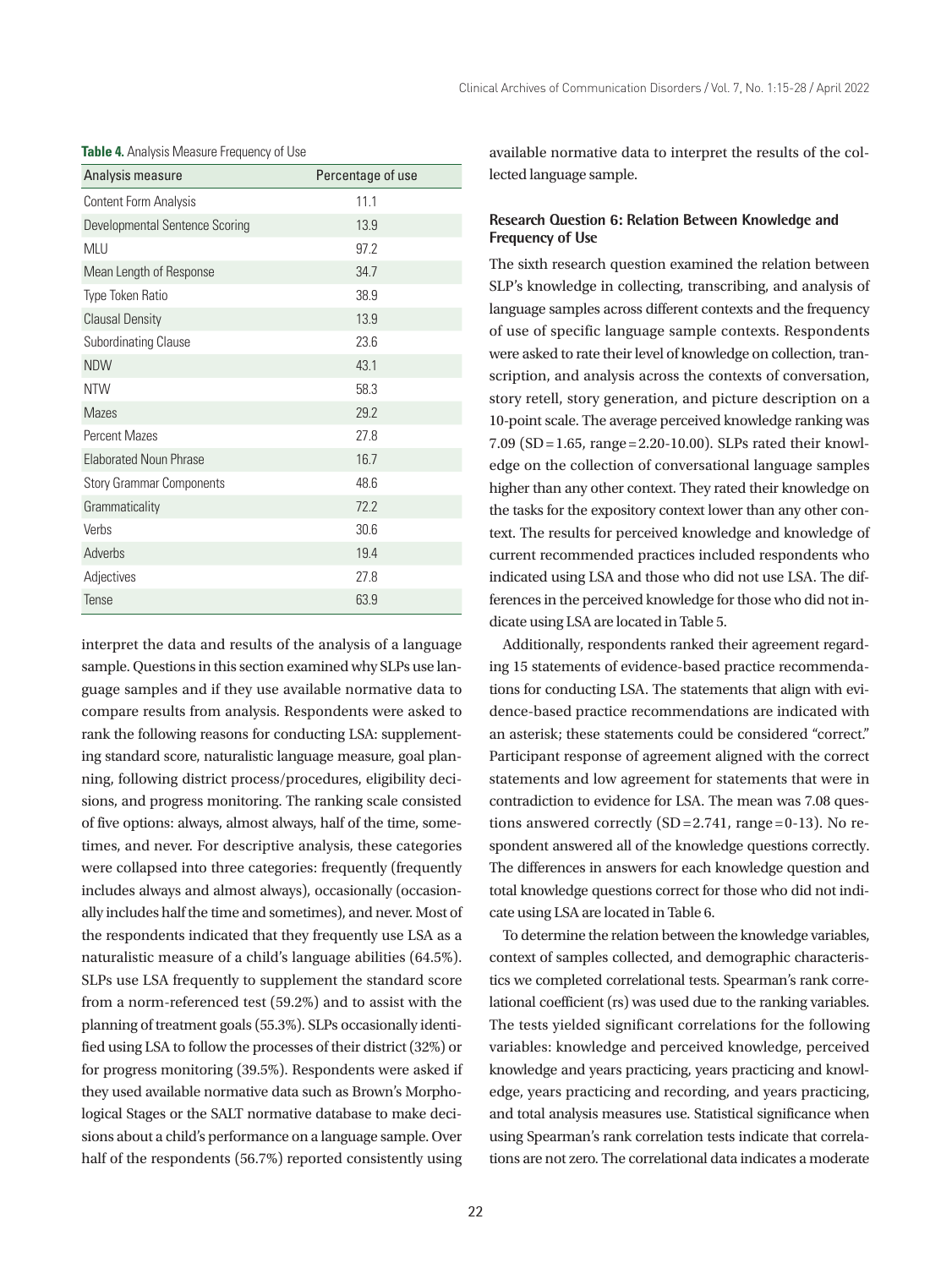## **Table 5.** Differences in Perceived Knowledge for LSA Users and Non-Users

| Variable                                                                                                  |      | <b>LSA Use</b> |           |      | No LSA Use |           |  |
|-----------------------------------------------------------------------------------------------------------|------|----------------|-----------|------|------------|-----------|--|
|                                                                                                           |      | <b>SD</b>      | <b>SE</b> | M    | <b>SD</b>  | <b>SE</b> |  |
| Collection of conversational, play-based, or interview language samples                                   | 8.19 | 1.476          | 0.164     | 7.00 | 2.398      | 0.799     |  |
| Transcription of conversational, play-based, or interview language samples                                | 7.64 | 1.860          | 0.207     | 7.25 | 2.188      | 0.773     |  |
| Analysis of conversational, play-based, or interview language samples                                     | 7.20 | 1.920          | 0.213     | 6.88 | 2.532      | 0.895     |  |
| Collection of narrative (e.g., story retell, story generation, wordless picture book) language samples    | 7.96 | 1.616          | 0.182     | 6.56 | 2.833      | 0.944     |  |
| Transcription of narrative (e.g., story retell, story generation, wordless picture book) language samples | 7.51 | 1.821          | 0.204     | 7.25 | 2.188      | 0.773     |  |
| Analysis of narrative (e.g., story retell, story generation, wordless picture book) language samples      | 6.95 | 1.949          | 0.217     | 6.38 | 2.066      | 0.730     |  |
| Collection of expository language samples                                                                 | 6.54 | 2.271          | 0.261     | 5.75 | 2.964      | 1.048     |  |
| Transcription of expository language samples                                                              | 6.34 | 2.381          | 0.273     | 5.75 | 2.964      | 1.048     |  |
| Analysis of expository language samples                                                                   | 5.77 | 2.438          | 0.278     | 5.13 | 2.748      | 0.972     |  |
| Collection of picture description language samples                                                        | 7.88 | 1.900          | 0.211     | 6.75 | 2.964      | 1.048     |  |
| Transcription of picture description language samples                                                     | 7.52 | 1.994          | 0.222     | 6.75 | 2.964      | 1.048     |  |
| Analysis of picture description language samples                                                          | 6.91 | 2.014          | 0.224     | 5.75 | 3.284      | 1.161     |  |
| <b>Total Perceived Knowledge Rank</b>                                                                     | 7.21 | 1.480          | 0.166     | 6.07 | 2.560      | 0.852     |  |

# **Table 6.** Differences in Knowledge for LSA Users and Non-Users

| <b>Statement</b>                                                                                                                             |       | <b>LSA Use</b>     |       |       | No LSA Use         |       |  |
|----------------------------------------------------------------------------------------------------------------------------------------------|-------|--------------------|-------|-------|--------------------|-------|--|
|                                                                                                                                              |       | Uncertain Disagree |       | Agree | Uncertain Disagree |       |  |
| Conversational language samples should be between 101-200 utterances in length to provide valid<br>results.                                  | 61.0% | 15.6%              | 23.4% | 37.5% | 50%                | 12.5% |  |
| Language samples are a valid measure of children's language performance.*                                                                    | 90.9% | 5.2%               | 4.7%  | 100%  | $0\%$              | $0\%$ |  |
| Language samples do not need to be recorded for later transcription and analysis.                                                            | 9.1%  | 9.1%               | 81.8% | 12.5% | 12.5%              | 75.0% |  |
| Language sample analysis findings differentiate children with and without language disorders.*                                               | 72.7% | 16.9%              | 10.4% | 87.5% | 12.5%              | $0\%$ |  |
| Language sample analysis findings are appropriate for intervention goal planning.*                                                           | 89.6% | 5.2%               | 5.2%  | 75%   | 25%                | $0\%$ |  |
| To represent a preschool child's most advanced language forms, conversational language samples<br>are appropriate.*                          | 57.9% | 28.9%              | 13.2% | 75%   | 12.5%              | 12.5% |  |
| To represent a preschool child's most advanced language forms, narrative language samples are<br>appropriate.                                | 53.2% | 28.6%              | 18.2% | 50%   | 37.5%              | 12.5% |  |
| To represent a preschool child's most advanced language forms, expository language samples are<br>appropriate.                               | 23.4% | 42.9%              | 33.8% | 50%   | 25%                | 25%   |  |
| To represent an elementary child's most advanced language forms, conversational language samples<br>are appropriate.                         | 55.8% | 24.7%              | 19.5% | 62.5% | 25%                | 12.5% |  |
| To represent an elementary child's most advanced language forms, narrative language samples are<br>appropriate.*                             | 79.2% | 18.2%              | 2.6%  | 75%   | $0\%$              | 25%   |  |
| To represent an elementary child's most advanced language forms, expository language samples are<br>appropriate.                             | 59.7% | 32.5%              | 7.8%  | 37.5% | 37.5%              | 25%   |  |
| To represent a secondary (middle or high school) student's most advanced language forms,<br>conversational language samples are appropriate. | 48.1% | 19.5%              | 32.5% | 50%   | 50%                | $0\%$ |  |
| To represent a secondary (middle or high school) student's most advanced language forms, narrative<br>language samples are appropriate.      | 64.5% | 26.3%              | 9.2%  | 50%   | 50%                | $0\%$ |  |
| To represent a secondary (middle or high school) student's most advanced language forms, expository<br>language samples are appropriate.*    | 68.8% | 27.3%              | 3.9%  | 50%   | 50%                | $0\%$ |  |
| Language samples are an efficient tool to measure progress made during therapy.*                                                             | 70.1% | 16.9%              | 13%   | 75%   | 12.5%              | 12.5% |  |
| <b>Total Knowledge Correct</b>                                                                                                               | 7.17  | 2.659              | .295  | 6.22  | 3.456              | 1.152 |  |

The statements that align with evidence-based practice recommendations are indicated with an asterisk; statements could be considered "correct." Bolded values indicate correct responses.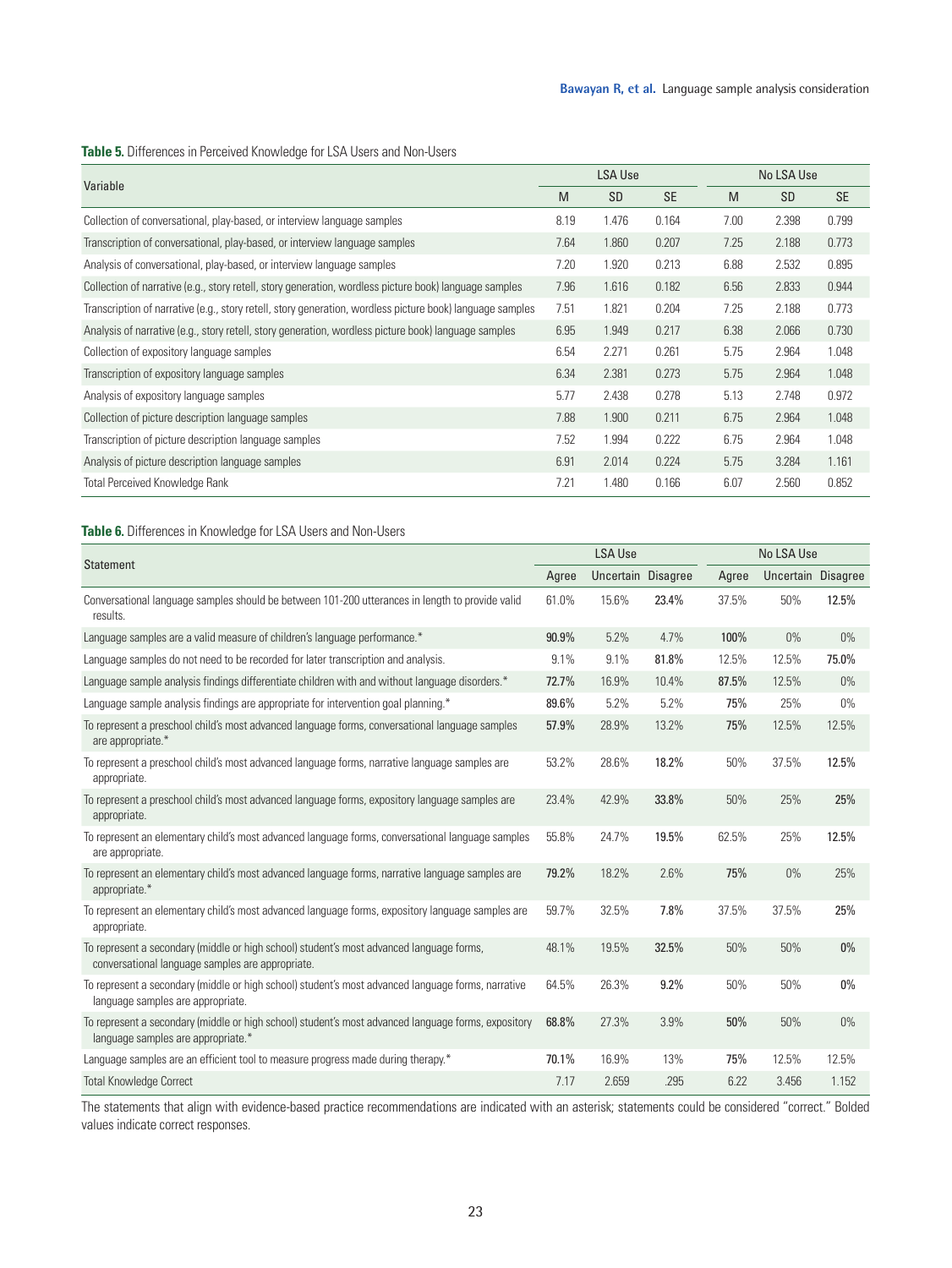**Table 7.** Correlation Test Results for Knowledge, Perceived Knowledge, and Years Practicing

| Variable                                     | r <sub>s</sub> | 95% Confidence<br>Interval |
|----------------------------------------------|----------------|----------------------------|
| Knowledge vs. Perceived Knowledge            | $0.253*$       | $0.05 - 0.44$              |
| Knowledge vs. Context                        | 0.166          | $-0.04 - 0.36$             |
| Perceived Knowledge vs. Years Practicing     | $0.190*$       | $-0.02 - 0.38$             |
| Perceived Knowledge vs. Context              | 0.097          | $-0.11 - 0.30$             |
| Years Practicing vs. Knowledge               | $0.438*$       | $0.25 - 0.59$              |
| Years Practicing vs. Recording               | $0.220*$       | $0.01 - 0.41$              |
| Years Practicing vs. Total Analysis Measures | $-0.219*$      | $-0.41 - 0.01$             |
| Years Practicing vs. Total LSA Collected     | 0.044          | $-0.16 - 0.25$             |
| Years Practicing vs. Context                 | 0.110          | $-0.10 - 0.31$             |

Variables with \*significant at *p*<0.05 level.

correlation between years practicing and knowledge, a weak correlation between knowledge and perceived knowledge, and a weak correlation between years practicing and recording. Additionally, there was a weak negative correlation between years practicing and total analysis measures used. The results from the correlational tests are located in Table 7.

#### **DISCUSSION**

Overall, the purpose of this survey was to gather information from school-based SLPs on their knowledge of LSA evidencebased practice recommendations, educational opportunities related to LSA, and procedures used when conducting LSA. This information was collected to understand the previously reported barrier of insufficient education in the implementation of LSA [27,31]. The results of the survey indicate that SLPs use various forms of informal language assessment measures including LSA. Ninety percent of respondents to this survey indicated using LSA as an informal language assessment measure and the majority of those respondents completed more than 10 samples a year (58%). However, the results also demonstrate a lack of knowledge of current recommended practices. The respondents, on average, only answered 50% of the knowledge questions correctly. The lack of knowledge demonstrated on the survey could be due to a lack of education and training in the area of LSA. Respondents indicated that the majority of what is known about LSA came from their undergraduate and graduate training. Participant responses to knowledge and practice questions indicated a continued gap in current LSA practice including the context of collected samples, the transcription and recording process, and the

analysis measures completed.

#### **Consideration and Use of LSA**

A higher percentage of SLPs indicated using LSA and indicated a higher number of samples completed in this survey than reported previously in other LSA surveys [27,31]. Reasons for the higher percentage of SLPs in this survey who report using LSA may include nonresponse bias to the survey and lack of time frame stipulation. Respondents self-selected to take the survey; therefore, someone who does not conduct LSA may not have responded due to the title of the survey. The percentage of the SLPs who conducted LSA may be inflated in this survey due to the nonresponse bias. Additionally, the respondents did not receive a time frame when questioned about the type of informal language assessment used much like the question used in Kemp and Klee [27]. The lower percentage of SLPs who indicated using LSA in the Pavelko et al. [31] study could have been due to the specified year.

The respondents in this survey also indicated using more language samples over the last year than the respondents in Pavelko et al. [31]. More than half of the respondents in this survey (58.7%) indicated that they completed more than 10 language samples in the last year; conversely, over half of the respondents in Pavelko et al. [31] completed fewer than 10 language samples. Reasons for this difference could include responder bias and differences in demographic characteristics. For example, if a SLP self-selected to participate in this survey on language sample practices, the data indicated there was a greater chance they used LSA on a regular basis. Therefore, there may have been differences in the demographic characteristics or workplace characteristics of the respondents in the current survey than the respondents in Pavelko et al. [31].

#### **LSA Knowledge and Practice Patterns**

Despite the results demonstrating SLPs using language samples at a higher frequency and larger number of samples completed during the course of a school year, there remains a research to practice gap in the use of recommended collection practices. The majority of respondents agreed that language samples were valid measures of a child's language and can differentiate a child with a language disorder from a child with typically developing language. Additionally, respondents agreed language samples should be recorded, are useful for goal planning, and are efficient assessment tools. However, there was variability with the level of agreement on the appro-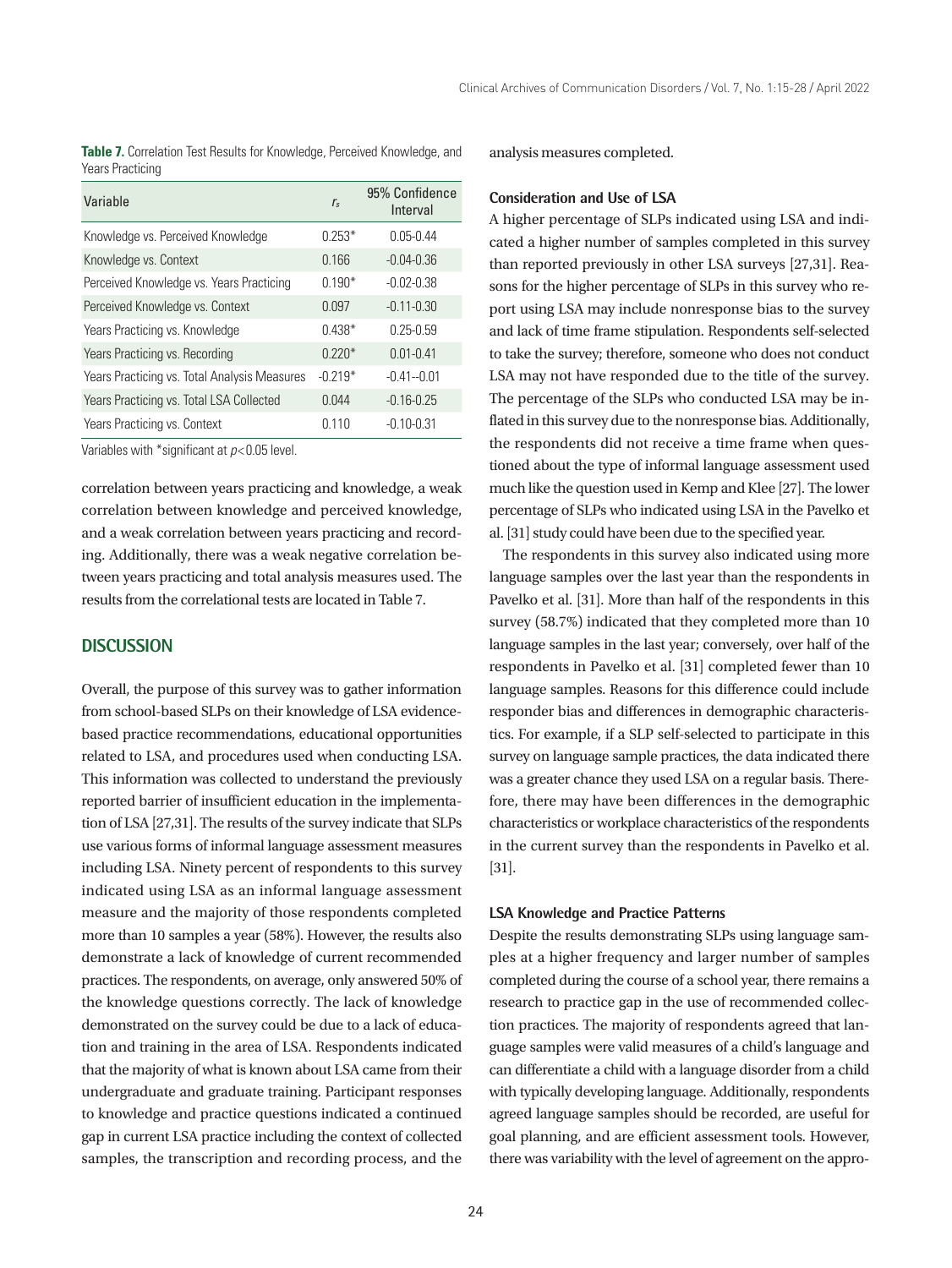priate context to elicit the most advanced language for each age group. Over half of the respondents correctly identified the context to elicit the most advanced language for each age group. However, the knowledge that was displayed was not transferred to current procedures. There remains a gap in knowledge and application of LSA recommended practices, specifically related to the elicitation context, recording and transcription practices, and analysis measures.

The most frequently identified elicitation context was conversational and play-based language samples. This is concerning when considering the context of the sample with the population served. The majority of the respondents worked primarily in elementary settings. Current recommend evidence-based practices indicate that a conversational language sample does not elicit the highest language capabilities of students in elementary school [36,37]. Additionally, it is concerning that 30% of respondents worked in middle and high school settings, yet expository context was not selected by any respondent as a frequently used context. One of the most frequently identified reasons for collecting language samples was for a naturalistic language measure. There appears to be a misconception that naturalistic language only refers to language used in conversations or during play-based activities. Naturalistic settings for an older elementary, middle, or high school student also include academic contexts such as a narrative generation or expository context. A conversational or play-based sample is not recommended for the highest level of language used for academic language [36-38].

Evaluations of language should mirror the needs of the students based on age, grade level, and language expectations. If language evaluations do not assess the language that will be needed for specific academic levels, then the goals that are derived from the assessment may not be beneficial to the student's educational performance. As federal guidelines indicate a need for a varied assessment, eligibility must point to an educational need, and goals should be aligned with curriculum and related educational performance areas. Therefore, a complete and thorough evaluation needs to include valid measures of social and academic language performance. The end goal of LSA should drive the elicitation context. If discourse, topic maintenance, and appropriate topic initiation is the goal, then a conversational language sample is appropriate. However, if the goal of analysis is complex language, cohesion, flow, or consistent theme, then contexts such as story generation or expository generation would be more appropriate [39].

Recording the sample for later transcription remains an

area of practice in which SLPs are not following the recommended guidelines. The majority of participants who completed language samples also recorded the language sample (74%). This is an increase over the 43% of participants in Pavelko et al. [31] who audio recorded their language samples. This increase could be due to the demographics of the current survey sample. Pavelko et al. [31] demonstrated that SLPs who were early on in their career were more likely to record the sample for later transcription. Half of the participants in the current survey had been working fewer than 10 years. Despite the majority of participants who recorded the sample (74%) only 41% recorded and then later transcribed. The majority of the respondents either transcribed live or used a combination of transcribing live and later transcription. The current recommended practices are for a SLP to record the language sample first for later transcription, so that the transcription is accurate [40]. Transcribing in real time does not allow for the most naturalistic and uninhibited elicitation techniques. In an effort to make the process of language sampling more efficient, the SLP diminishes the accuracy of the transcription and overlooks potential opportunities to elicit more complex or productive language.

The final component within the knowledge to practice gap is the lack of varied analysis procedures. The respondents in this survey reported using an average of five different analysis measures out of a list of 20 different measures. This indicates that SLPs may not individualize the analysis measures for each child but complete the same process of analysis each time a language sample is collected, regardless of the needs of the student. The majority of the analysis measures most frequently chosen are measures of syntax. The data appear to demonstrate that SLPs conduct LSA using the same analysis measures each time they elicit a language sample. The end goal of analysis and type information needed should dictate the context and analysis measures. If a SLP is conducting a language sample to supplement a norm-referenced score, the SLP needs to select the analysis measures that would support the goal. For example, if a SLP was interested in the language complexity of a 5th grade student due to a low grammar score received on a norm-referenced test, then the SLP could analyze a language sample for complexity measures such clausal density, subordinate clauses, number of adverbs, and number of verbs. However, if a SLP were interested in the language productivity of a preschooler, measures of number of different words (NDW) and MLU would be appropriate within a conversational context.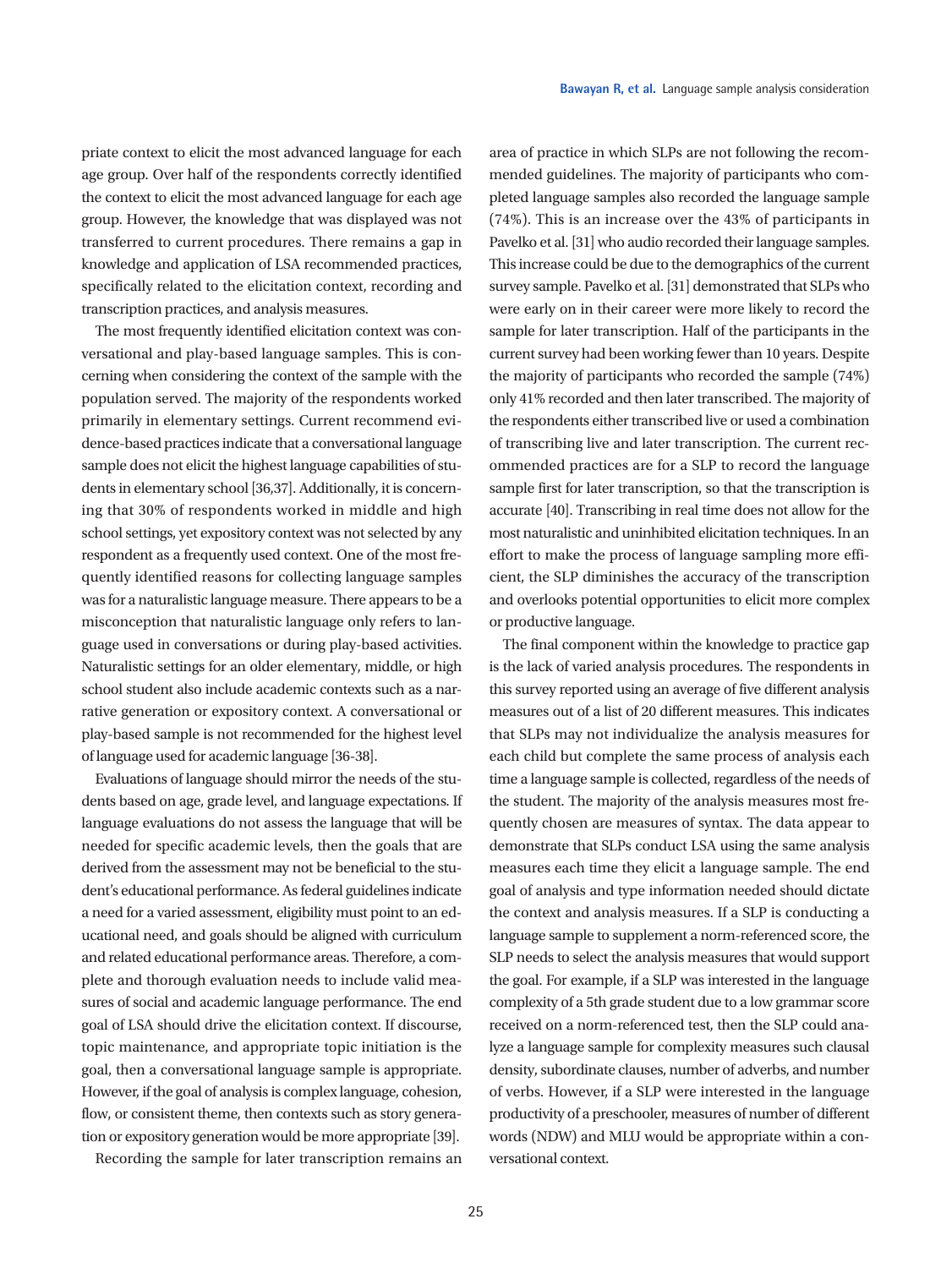### **Education and Training**

The majority of the respondents' training and education came from their undergraduate and graduate training programs (60.21%) over the other sources of information. Very few SLPs reported going to trainings or reading journal articles on LSA as the source of their information and training. After undergraduate and graduate training, the other identified source was self-taught knowledge. Due to the nature of the question, it is unclear on the source of the information for the self-taught knowledge. The validity of the source of information for selftaught knowledge is questionable. This is concerning as there are journal articles, webinars, and tutorials that are available for SLPs to participate in to increase their education and training in recommended practices for LSA (e.g., 11, 21, 41).

There is a need to examine LSA information being provided in personnel preparation programs given that SLPs reported that their primary source of learning about LSA is in undergraduate and graduate training programs. There are implications for preparation programs to ensure that they are preparing students for practice within the schools. Preparation includes providing education and training on general LSA evidence-based procedures as well as how to decrease personal biases, increase cultural competence, and to use reliable and systematic procedures. The education and practice provided in undergraduate and graduate training programs impacts individuals long after their training is complete. Therefore, it is important that personnel preparation programs extend instruction on knowledge and skills of LSA to emphasize differential individualized assessment.

#### **Limitations and Future Directions**

The results of the survey should be interpreted with caution in terms of generalization as the results are representative of the relatively small sample of respondents who completed the survey. The limitations of this study include the different number of respondents and non-respondents and self-reporting biases. The analytic sample for this study includes 90 respondents. This is a relatively small sample size and could have limited the ability to find significant differences in the data. Analysis from a larger sample size may have demonstrated clearer patterns or trends of data yielding additional significant correlations. Despite representing all regions of the United States, the processes and procedures, knowledge, and education of the respondents may not fully represent the population of current school-based SLPs. The recruitment process relied on self-selection through various professional

websites and university email systems. There may be selection biases between those who chose began the survey, those who did not, and those who completed the survey. The results of this survey are based on self-reporting of processes and procedures of LSA with no direct observation of the process of SLPs in completing language samples. Therefore, there may be bias in the responses to processes and procedures as SLPs may have reported in a way that is not fully representative of their practices.

The results of this survey indicate a gap between school SLPs' knowledge and practice as well as a gap between their knowledge and practice and evidence-based LSA guidelines. The results also indicated future directions to include exploring informal assessment practices specifically for SLPs who work with adolescents in middle and high school. This survey was open to all current school-based SLPs; however, with a narrower scope, more specific information on the informal assessment practices for SLPs working with middle and high school would be beneficial. This includes examining the specific contexts of language samples used during informal language assessments. Additionally, the results indicated a need to look closely at the undergraduate and graduate curriculum on LSA as the respondents indicated the largest amount of education and training coming from these programs. Future work should explore effective education, training, and practice in language sampling.

# **CONCLUSIONS**

Informal language assessment is an important part in a complete and thorough evaluation of language. Completing a language sample provides valuable information on the naturalistic language of children and can be used for identifying language disorders, differentiating language disorder profiles, progress monitoring, and treatment planning. Currently school-based SLPs use a variety of procedures when conducting LSAs. There continues to be a research to practice gap on the evidence-based guidelines for LSA. Continued examinations of LSA knowledge, skills, and practice patterns are worthwhile to support comprehensive language evaluation practices that include naturalistic and functional measures.

## **REFERENCES**

1. American Speech-Language-Hearing Association. Guidelines for the roles and responsibilities of the school-based speech-lan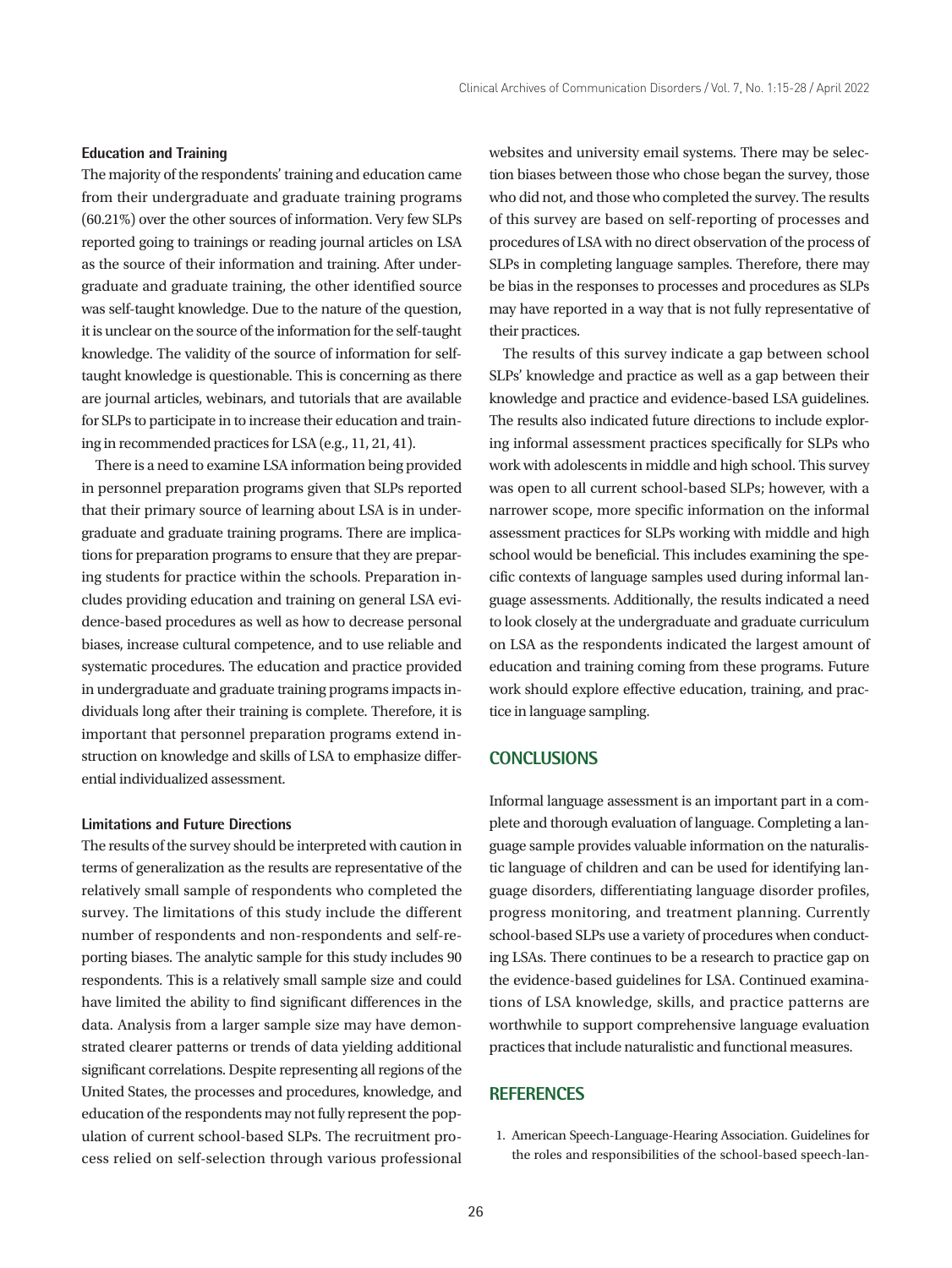guage pathologist [Guidelines]. Available 2010, from: www.asha. org/policy.

- 2. Individuals with Disabilities Education Act, 20 U.S.C. § 1400 (2004).
- 3. Taylor-Goh S. Royal College of Speech and Language Therapists clinical guidelines: 5.3 school aged children with speech, language, and communication difficulties. Bicester: Speechmark Publishing Ltd.; 2005.
- 4. Haynes WO, Pindzola RH. Diagnosis and evaluation in speech pathology. 5th ed. Needham Heights: Allyn & Bacon; 1998.
- 5. Owens RE. Language disorders: a functional approach to assessment and intervention. 6th ed. NewYork: Pearson; 2014.
- 6. Danahy Ebert K, Scott CM. Relationships between narrative language samples and norm-referenced test scores in language assessments of school-age children. Language, Speech, and Hearing Services in Schools. 2014;45(4):337-350.
- 7. Laing SP, Kamhi A. Alternative assessment of language and literacy in culturally and linguistically diverse populations. Language, Speech, and Hearing Services in Schools. 2003;34(1):44-55.
- 8. Robertson SA. Assessment of prelinguistic and emerging language skills of children with developmental language disorders. In: Kamhi AG, Masterson JJ, Apel K, editors. Clinical decision making in developmental language disorders (pp. 23-38). Baltimore: Paul H. Brookes Publishing Co; 2008.
- 9. Brown R. A first language: the early stages. Cambridge: Harvard University Press; 1973.
- 10. Gallagher TM. Pre-assessment: a procedure for accommodating language use variability. In. Gallagher TM, Prutting CA, editors. Pragmatic assessment and intervention issues in language (pp. 1-28). San Diego: College-Hill Press; 1983.
- 11. Eisenberg S. Using general language performance measures to assess grammar learning. Topics in Language Disorders. 2020;40(2); 135-148.
- 12. Pezold MJ, Imgrund CM, Storkel HL. Using computer programs for language sample analysis. Language, Speech, and Hearing Services in Schools. 2020;51(1):103-114.
- 13. Hewitt LE, Hammer CS, Yont KM, Tomblin JB. Language sampling for kindergarten children with and without SLI: mean length of utterance, IPSYN, and NDW. Journal of Communication Disorders. 2005;38(3):197-213.
- 14. Costanza-Smith A. The clinical utility of language samples. Perspectives of Language Learning and Education. 2010;17(1):9-15.
- 15. Stockman IJ. The promises and pitfalls of language sample analysis as an assessment tool for linguistic minority children. Language, Speech, and Hearing Services in Schools. 1996;27(4):355- 366.
- 16. Casby MW. An examination of the relationship of sample size and mean length of utterance for children with developmental language impairment. Child Language Teaching and Therapy. 2011;27(3):286-293.
- 17. Evans JL, Craig HK. Language Sample Collection and Analysis. Journal of Speech, Language, and Hearing Research. 1992;35(2): 343-353.
- 18. Tommerdahl J, Kilpatrick C. Analysing frequency and temporal

reliability of children's morphosyntactic production in spontaneous language samples of varying lengths. Child Language Teaching and Therapy. 2013;29(2):171-183.

- 19. Tommerdahl J, Kilpatrick CD. The reliability of morphological analyses in language samples. Language Testing. 2014;31(1):3-18.
- 20. Kapantzoglou M, Fergadiotis G, Restrepo MA. Language sample analysis and elicitation technique effects in bilingual children with and without language impairment. Journal of Speech, Language, and Hearing Research. 2017;60(10):2852-2864.
- 21. Miller JF, Andriacchi K, Nockerts A. Using language sample analysis to assess spoken language production in adolescents. Language, Speech, and Hearing Services in Schools. 2016;47(2):99- 112.
- 22. Pavelko S, Owens RE. Sampling utterances and grammatical analysis revised (SUGAR): new normative values for language sample analysis measures. Language, Speech, and Hearing Services in Schools. 2017;48(3):197-215.
- 23. Rice ML, Smolik F, Perpich, D, Thompson T, Rytting N, Blossom M. Mean length of utterance levels in 6-month intervals for children 3 to 9 years with and without language impairments. Journal of Speech, Language, and Hearing Research. 2010;53(2):333-349.
- 24. Evans JL, Miller J. Language sample analysis in the 21st century. Seminars in Speech and Language. 1999;20(2):101-116.
- 25. Schuele CM. The many things language sample analysis has taught me. Perspectives on Language Learning and Education. 2010;17(1):32-37.
- 26. Hux K, Morris-Friehe M, Sanger DD. Language sampling practices: a survey of nine states. Language, Speech, and Hearing Services in Schools. 1993;24(2):84-91.
- 27. Kemp K, Klee T. Clinical language sampling practices: results of a survey of speech-language pathologists in the United States. Child Language Teaching and Therapy. 1997;13(2):161-176.
- 28. Westerveld MF, Claessen M. Clinician survey of language sampling practices in Australia. International Journal of Speech Language Pathology. 2014;16(3);242-249.
- 29. Lundine JP. Assessing expository discourse abilities across elementary, middle, and high school. Topics in Language Disorders. 2020;40(2):149-165.
- 30. Nippold MA, Scott CM. Expository discourse in children, adolescents, and adults. New York:Psychology Press; 2010.
- 31. Pavelko SL, Owens RE, Ireland M, Hahs-Vaughn DL. Use of language sample analysis by school-based SLPs: results of a nationwide survey. Language, Speech, and Hearing Services in Schools. 2016;47(3):246-258.
- 32. American Speech-Language-Hearing Association. 2020 Schools Survey: SLP caseload and workload characteristics [PDF]. Retrieved 2020, from: https://www.asha.org/siteassets/surveys/2020 schools-survey-slp-caseload.pdf
- 33. Selin CM, Rice ML, Girolamo T, Wang CJ. Speech-language pathologists' clinical decision making for children with specific language impairment. Language, Speech, and Hearing Services in Schools. 2018;50(2):283-307.
- 34. Gliner JA, Morgan GA, Leech NL. Research methods in applied